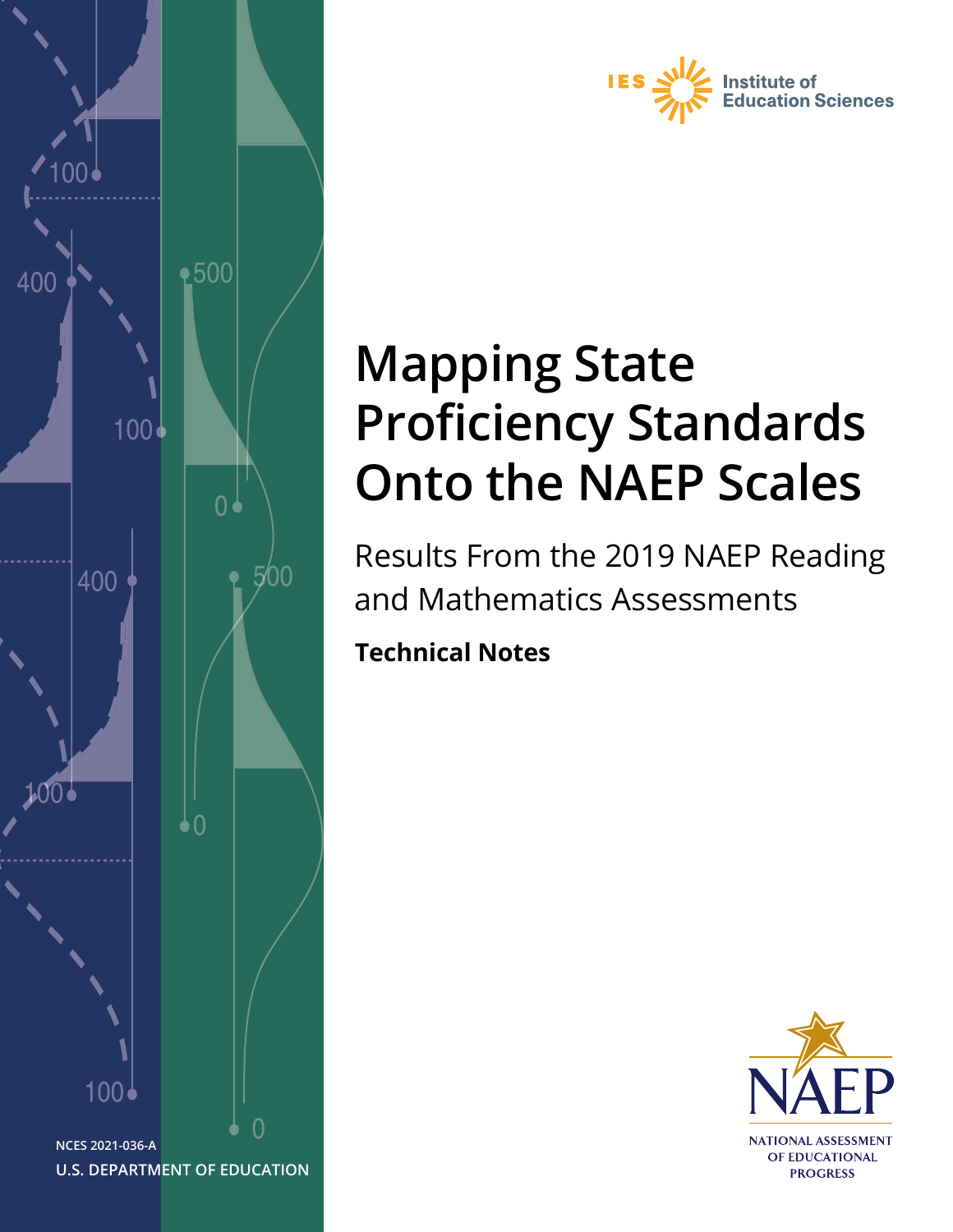## **Technical Notes**

### **Mapping states' standards onto the NAEP scales**

Under the 2001 and 2015 reauthorizations of the Elementary and Secondary Education Act of 1965, states are required to define and report their standards of reading and mathematics for grades 4 and 8. Because each state sets its own standards, students who meet the standards set by one state may not be able to meet the standards set by another state. Comparing the stringency of the standards set by the states is possible because Congress mandated states to participate in the National Assessment of Educational Progress (NAEP). NAEP provides a common scale on which the stringency of the various state criteria for proficiency can be compared.

The NAEP equivalent score—that is, the NAEP score that corresponds to a state's standard—is determined by a direct application of equipercentile mapping. For a given grade and subject, the percentage of students in each NAEP school who met the state assessment standard is matched to the point on the NAEP scale corresponding to that percentage. For example, if 70 percent of the students in grade 4 in a particular school are meeting the state reading achievement standard and 70 percent of the students in the NAEP achievement distribution in that school are at or above 241 on the NAEP scale, then the best estimate using the results from that school is that the state's standard is equivalent to 241 on the NAEP scale. Results are then aggregated over all schools in the state that are participating in NAEP to provide an estimate of the NAEP score that is equivalent to the state's threshold for its standard. By extension, when estimating the NAEP scores equivalent to the standard of a common assessment shared by a group of states, all schools participating in NAEP in those states are included in the estimation.

The classification of NAEP equivalent scores into NAEP achievement levels accounts for the error associated with the estimates. A state's NAEP equivalent score is assigned the highest NAEP achievement level for which the upper bound of the score's margin of error equals or exceeds cut score of the achievement level. For example, in grade 4 reading, a state with a NAEP equivalent score of 236 and a standard error of 1.5 would have an upper bound of 239, calculated by (236 + 2 x 1.5). Since 239 exceeds the *NAEP Proficient* cut score of 238 but does not exceed the *NAEP Advanced* cut score of 268, the state's standard would be classified as *NAEP Proficient*. However, if the score's standard error were 0.5, its upper bound would be 237, calculated by (236 + 2 x 0.5). Since 237 exceeds the *NAEP Basic* cut score of 208 but does not exceed the *NAEP Proficient* cut score of 238, the state's standard would be classified as *NAEP Basic*. NAEP achievement level cut scores for 2019 can be found in **table 3** in the main report ([NCES 2021-036](https://nces.ed.gov/nationsreportcard/subject/publications/studies/pdf/2021036.pdf)).

In reporting the mapping results, in addition to the NAEP equivalent scores, two types of error *standard error* and *relative error*—are presented to describe the sources of variation in the mapping of state proficiency standards. The sources of random variation (measurement error and sampling variation) are accounted for by the *standard error* of the mapping, and the amount of error that is added to the placement of the standard, given the fact that NAEP and the state assessment may not measure exactly the same knowledge and skills, is captured in the *relative error*. This measure is based on the accuracy with which school-level percentages of students meeting the state standard are reproduced by applying the cut score indicated by the linkage to the NAEP results in each school, after taking into account measurement variation in NAEP and NAEP student sampling within each participating school.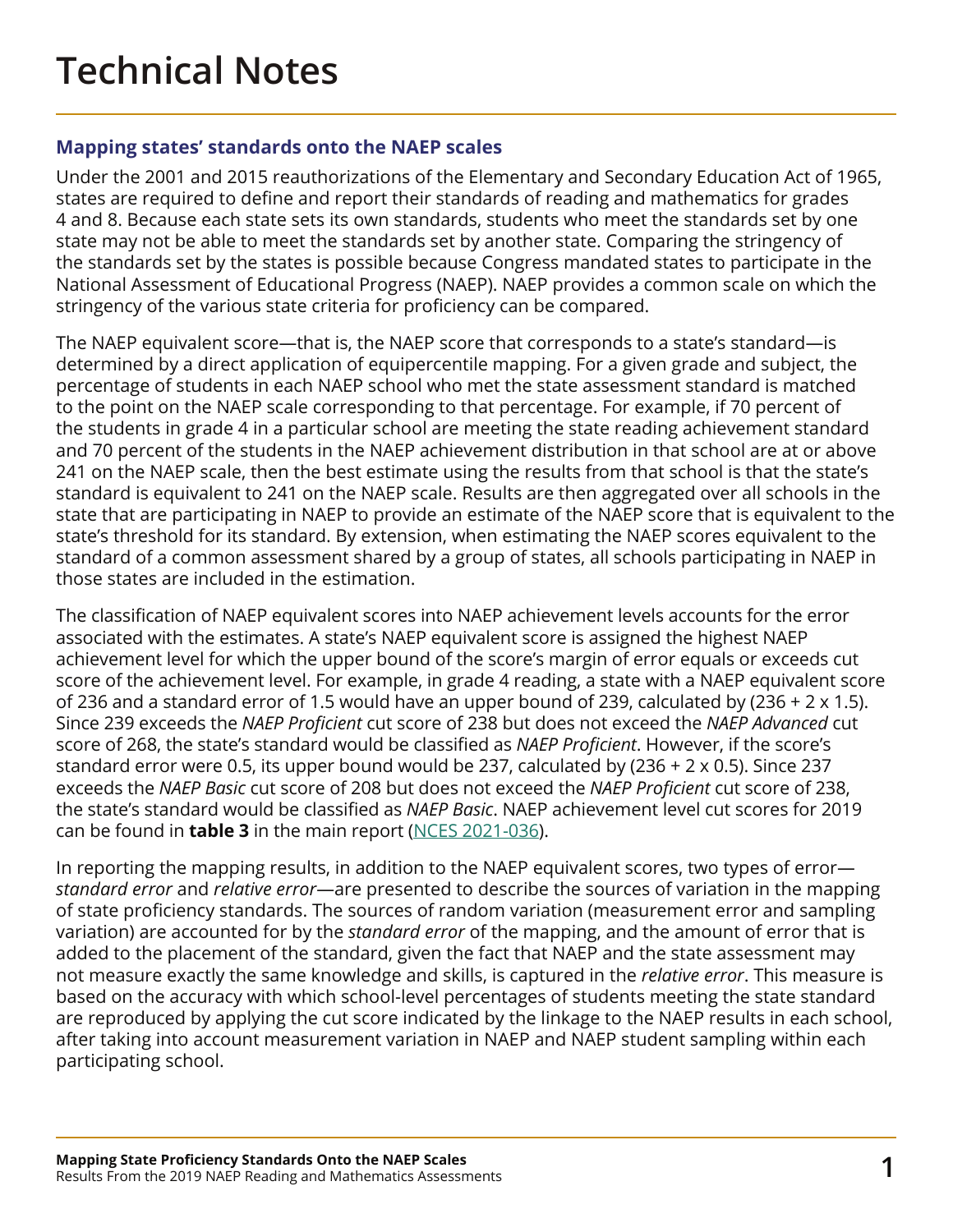A relative error greater than 0.5 (i.e., when the mapping error accounts for more than half of the total variation) indicates that the error is too large to support useful inferences from the placement of the state standard onto the NAEP scale without additional evidence. In the figures and tables in this report, a black triangle indicates that the relative error is greater than 0.5.

Additional details on the mapping methodology can be found in the previously published report [NCES 2010-456](https://nces.ed.gov/nationsreportcard/pdf/studies/2010456.pdf).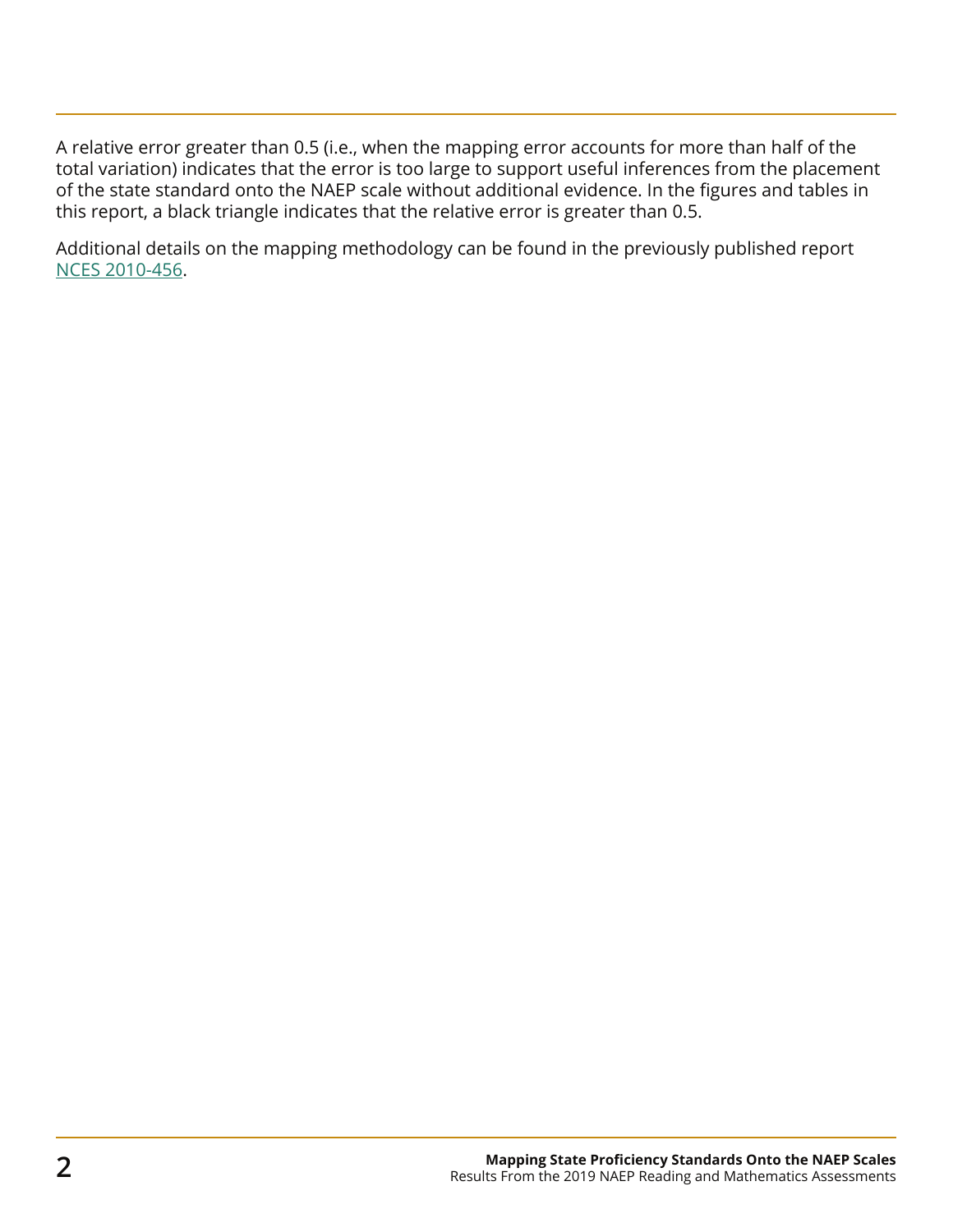This section provides two supporting data tables. **[Tables A-1](#page-3-0)** and **[A-2](#page-5-0)** display the NAEP equivalent scores for each state, and the last two rows show the NAEP equivalent scores for the testing programs when all participating states in each program are considered as one single jurisdiction. A black triangle indicates that the relative error is greater than 0.5, and the results should be interpreted with caution.

Data tables with the complete NAEP scale score equivalents can be found at [https://nces.ed.gov/](https://nces.ed.gov/nationsreportcard/studies/statemapping/data_tables.aspx) [nationsreportcard/studies/statemapping/data\\_tables.aspx](https://nces.ed.gov/nationsreportcard/studies/statemapping/data_tables.aspx) for 2009 and 2017.

<span id="page-3-0"></span>

| Table A-1. NAEP equivalent scores for state grade 4 reading and mathematics standards for proficient |
|------------------------------------------------------------------------------------------------------|
| performance, by state and testing program: 2019                                                      |

|                          |                        | <b>Reading</b>                     |                          | <b>Mathematics</b>                 |                          |
|--------------------------|------------------------|------------------------------------|--------------------------|------------------------------------|--------------------------|
| <b>State</b>             | <b>Testing program</b> | <b>NAEP</b><br>equivalent<br>score | <b>Standard</b><br>error | <b>NAEP</b><br>equivalent<br>score | <b>Standard</b><br>error |
| Alabama                  |                        | 220                                | 1.1                      | 235                                | 1.2                      |
| Alaska                   |                        | 222                                | 1.3                      | 238                                | 0.9                      |
| Arizona                  |                        | 219                                | 1.4                      | 242                                | 1.0                      |
| Arkansas                 |                        | 225                                | 0.9                      | 234                                | 1.0                      |
| California               | SBAC                   | 223                                | 1.2                      | 241                                | 0.8                      |
| Colorado                 |                        | 231                                | 1.4                      | 257                                | 1.0                      |
| Connecticut <sup>1</sup> | SBAC                   | 224                                | 1.3                      | 242                                | 1.0                      |
| Delaware                 | SBAC                   | 218                                | 1.1                      | 239                                | 1.6                      |
| District of Columbia     | <b>PARCC</b>           | 228                                | 1.8                      | 244                                | 0.7                      |
| Florida                  |                        | 220                                | 1.0                      | 236                                | 1.2                      |
| Georgia                  |                        | 229                                | 1.4                      | 239                                | 0.8                      |
| Hawaii                   | SBAC                   | 221                                | 1.9                      | 242                                | 0.7                      |
| Idaho                    | SBAC                   | 225                                | 0.9                      | 243                                | 0.8                      |
| Illinois                 |                        | 236                                | 1.3                      | 253                                | 1.3                      |
| Indiana                  |                        | 231                                | 0.7                      | 244                                | 0.9                      |
| lowa                     |                        | 207                                | 0.8                      | 224                                | 0.8                      |
| Kansas                   |                        | 227                                | 1.3                      | 253                                | 0.8                      |
| Kentucky                 |                        | 222                                | 1.3                      | 244                                | 0.9                      |
| Louisiana                | <b>PARCC</b>           | 217                                | 0.9                      | 240                                | 1.0                      |
| Maine                    |                        | 219                                | 1.6                      | 250                                | 1.1                      |
| Maryland                 | <b>PARCC</b>           | 231                                | 0.9                      | 251                                | 1.5                      |
| Massachusetts            |                        | 233                                | 1.4                      | 250                                | 0.9                      |
| Michigan                 |                        | 226                                | 0.9                      | 243                                | 0.7                      |
| Minnesota                |                        | 223                                | 2.2                      | 240                                | 1.3                      |
| Mississippi              |                        | 222                                | 1.0                      | 242                                | 1.0                      |
| Missouri                 |                        | 225                                | 1.2                      | 244                                | 1.2                      |
| Montana                  | SBAC                   | 229                                | 1.0                      | 247                                | 0.6                      |

See notes at end of table.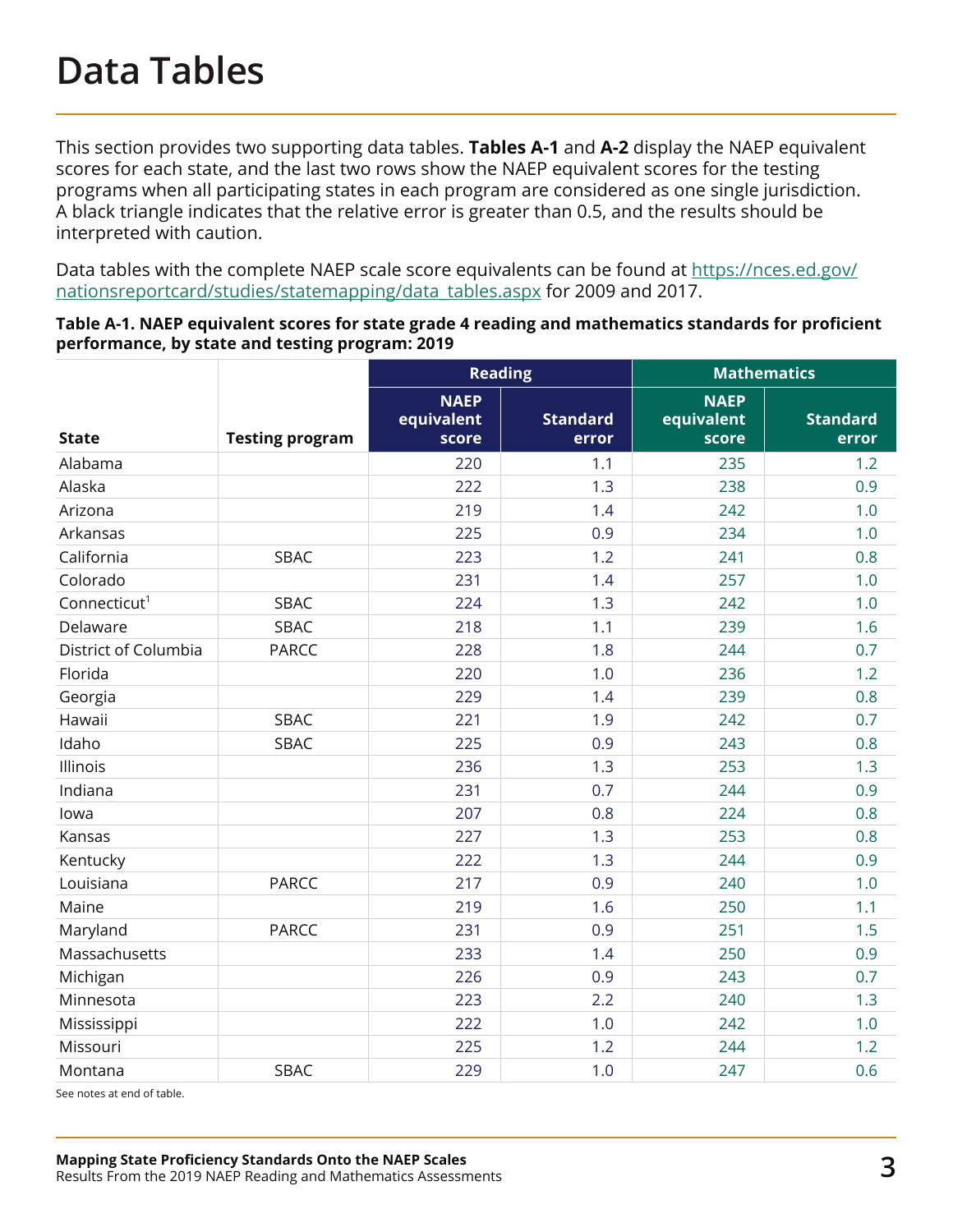#### **Table A-1. NAEP equivalent scores for state grade 4 reading and mathematics standards for proficient performance, by state and testing program: 2019—Continued**

|                            |                        |                                    | <b>Reading</b>           | <b>Mathematics</b>                 |                          |
|----------------------------|------------------------|------------------------------------|--------------------------|------------------------------------|--------------------------|
| <b>State</b>               | <b>Testing program</b> | <b>NAEP</b><br>equivalent<br>score | <b>Standard</b><br>error | <b>NAEP</b><br>equivalent<br>score | <b>Standard</b><br>error |
| Nebraska                   |                        | 219                                | 0.9                      | 245                                | 0.7                      |
| Nevada                     | SBAC                   | 222                                | 1.2                      | 242                                | 1.0                      |
| New Hampshire <sup>2</sup> |                        |                                    | $\ddagger$               |                                    | $\ddagger$               |
| New Jersey                 |                        | 225                                | 1.7                      | 247                                | 1.2                      |
| New Mexico                 |                        | 231                                | 1.7                      | 250                                | 1.5                      |
| New York                   |                        | 227 ▲                              | 1.9                      | 239                                | 1.0                      |
| North Carolina             |                        | 232                                | 1.4                      | 251                                | 1.1                      |
| North Dakota               |                        | 230                                | 1.4                      | 250                                | 0.7                      |
| Ohio                       |                        | 215                                | 1.0                      | 223                                | 0.9                      |
| Oklahoma                   |                        | 237                                | 1.0                      | 245                                | 1.1                      |
| Oregon                     | SBAC                   | 224                                | 0.9                      | 245                                | 1.0                      |
| Pennsylvania               |                        | 213                                | 1.1                      | 250                                | 1.5                      |
| Puerto Rico <sup>3</sup>   |                        |                                    | $\ddagger$               | 180 ▲                              | 1.1                      |
| Rhode Island               |                        | 236                                | 1.2                      | 255                                | 0.8                      |
| South Carolina             |                        | 218                                | 1.0                      | 238                                | 0.8                      |
| South Dakota               | SBAC                   | 226                                | 1.3                      | 245                                | 1.1                      |
| Tennessee                  |                        | 238                                | 1.1                      | 244                                | 1.3                      |
| Texas                      |                        | 226                                | 0.9                      | 247                                | 0.9                      |
| Utah                       |                        | 231                                | 1.4                      | 246                                | 1.2                      |
| Vermont                    | SBAC                   | 226                                | 0.9                      | 243                                | 0.9                      |
| Virginia                   |                        | 200                                | 2.3                      | 219                                | 1.2                      |
| Washington                 | SBAC                   | 220                                | 1.3                      | 240                                | 0.9                      |
| West Virginia              |                        |                                    | $\ddagger$               | 238                                | 1.1                      |
| Wisconsin                  |                        | 232                                | 1.0                      | 249                                | 1.1                      |
| Wyoming                    |                        | 232                                | 1.0                      | 246                                | 1.0                      |
| <b>PARCC</b>               |                        | 225                                | 0.9                      | 245                                | 0.5                      |
| SBAC <sup>1</sup>          |                        | 223                                | 0.9                      | 241                                | 0.8                      |

— Not available.

† Not applicable.

▲ Interpret data with caution. Relative error greater than 0.5.<br><sup>1</sup> Connecticut was not included in estimating the SBAC reading standard because the state did not use all SBAC reading assessment components.

 $^2$  New Hampshire was not included in the study because the state did not use the same assessment for all students in grade 4 for reading and mathematics.  $^3$  The NAEP equivalent score of Puerto Rico's reading standard is not available because the NAEP reading assessment was not administered in the jurisdiction. NOTE: West Virginia was not included in grade 4 reading because reading data were not available. Summary tables displaying the relative error are available at <https://nces.ed.gov/nationsreportcard/studies/statemapping/>. PARCC refers to Partnership for Assessment of Readiness for College and Careers, and SBAC refers to Smarter Balanced Assessment Consortium.

SOURCE: U.S. Department of Education, Institute of Education Sciences, National Center for Education Statistics, National Assessment of Educational Progress (NAEP), 2019 Reading and Mathematics Assessments; and U.S. Department of Education, Institute of Education Sciences, National Center for Education Statistics, ED*Facts* School Year 2018–19.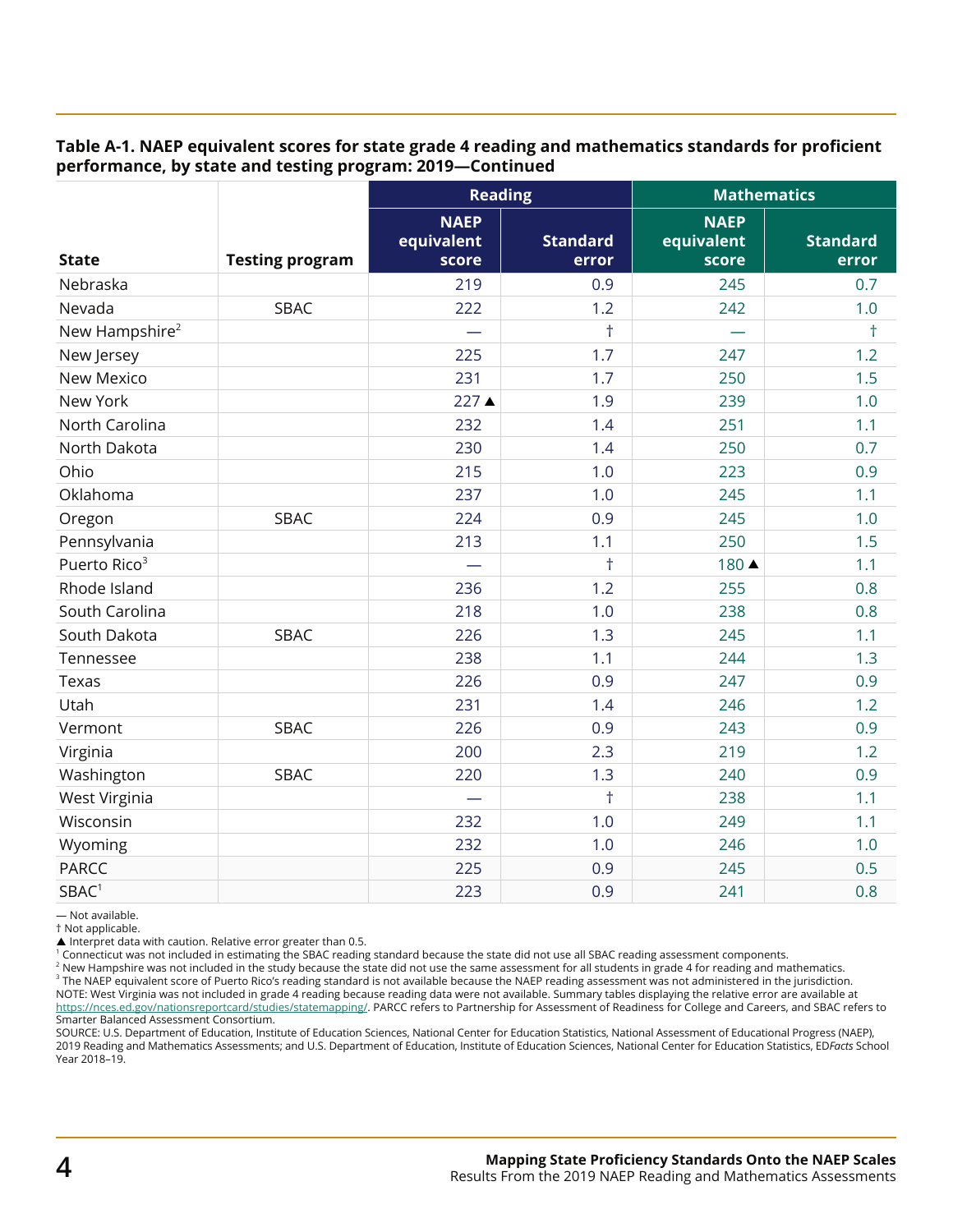#### <span id="page-5-0"></span>**Table A-2. NAEP equivalent scores for state grade 8 reading and mathematics standards for proficient performance, by state and testing program: 2019**

|                            |                        | <b>Reading</b>                     |                          | <b>Mathematics</b>                 |                          |
|----------------------------|------------------------|------------------------------------|--------------------------|------------------------------------|--------------------------|
| <b>State</b>               | <b>Testing program</b> | <b>NAEP</b><br>equivalent<br>score | <b>Standard</b><br>error | <b>NAEP</b><br>equivalent<br>score | <b>Standard</b><br>error |
| Alabama                    |                        | 263                                | 1.1                      | 273                                | 0.9                      |
| Alaska                     |                        | 270                                | 1.0                      | 301                                | 1.5                      |
| Arizona                    |                        | 272                                | 1.4                      |                                    | $\dagger$                |
| Arkansas                   |                        | 261                                | 1.0                      | 278                                | 0.9                      |
| California                 | SBAC                   | 262                                | 0.9                      | 288                                | 1.3                      |
| Colorado                   |                        | 272                                | 0.8                      | 297                                | 1.3                      |
| Connecticut <sup>1</sup>   | SBAC                   | 267                                | 1.2                      | 293                                | 1.3                      |
| Delaware                   | SBAC                   |                                    | $\ddagger$               |                                    | $\ddagger$               |
| District of Columbia       | <b>PARCC</b>           | 262                                | 1.5                      |                                    | $\ddagger$               |
| Florida                    |                        | 260                                | 0.8                      |                                    | $\dagger$                |
| Georgia                    |                        |                                    | $\ddagger$               |                                    | $\ddagger$               |
| Hawaii                     | SBAC                   | 259                                | 1.0                      | 287                                | 1.2                      |
| Idaho                      | SBAC                   | 267                                | 0.7                      | 294                                | 0.9                      |
| Illinois                   |                        | 278                                | 1.4                      | 300                                | 2.0                      |
| Indiana                    |                        | 269                                | 1.2                      | 298                                | 1.1                      |
| lowa                       |                        | 248                                | 1.2                      | 263                                | 1.8                      |
| Kansas                     |                        | 288                                | 1.0                      | 307                                | 1.8                      |
| Kentucky                   |                        | 254                                | 1.1                      | 282                                | 1.1                      |
| Louisiana                  | <b>PARCC</b>           | 262                                | 1.4                      |                                    | $\ddagger$               |
| Maine                      |                        | 261                                | 1.0                      | 296                                | 1.1                      |
| Maryland                   | <b>PARCC</b>           | 271                                | 1.1                      |                                    | $\ddagger$               |
| Massachusetts              |                        | 273                                | 1.0                      | 298                                | 1.0                      |
| Michigan                   |                        | 254                                | 1.3                      | 287                                | 0.9                      |
| Minnesota                  |                        | 261                                | 1.5                      | 289                                | 1.0                      |
| Mississippi                |                        | 272                                | 0.9                      | 280                                | 1.3                      |
| Missouri                   |                        | 269                                | 1.0                      |                                    | $\ddagger$               |
| Montana                    | SBAC                   | 270                                | 0.8                      | 298                                | 0.8                      |
| Nebraska                   |                        | 266                                | 1.6                      | 289                                | 1.2                      |
| Nevada                     | SBAC                   | 264                                | 1.6                      | 294                                | 1.1                      |
| New Hampshire <sup>2</sup> |                        |                                    | $\ddagger$               |                                    | $\dagger$                |
| New Jersey                 |                        | 261                                | 1.8                      |                                    | $\ddagger$               |
| New Mexico                 |                        | 273                                | 1.3                      |                                    | $\ddagger$               |
| New York                   |                        | 268 ▲                              | 1.6                      |                                    | $^\dagger$               |
| North Carolina             |                        | 271                                | 1.0                      |                                    | $\ddagger$               |
| North Dakota               |                        | 267                                | 1.4                      | 291                                | 1.5                      |

See notes at end of table.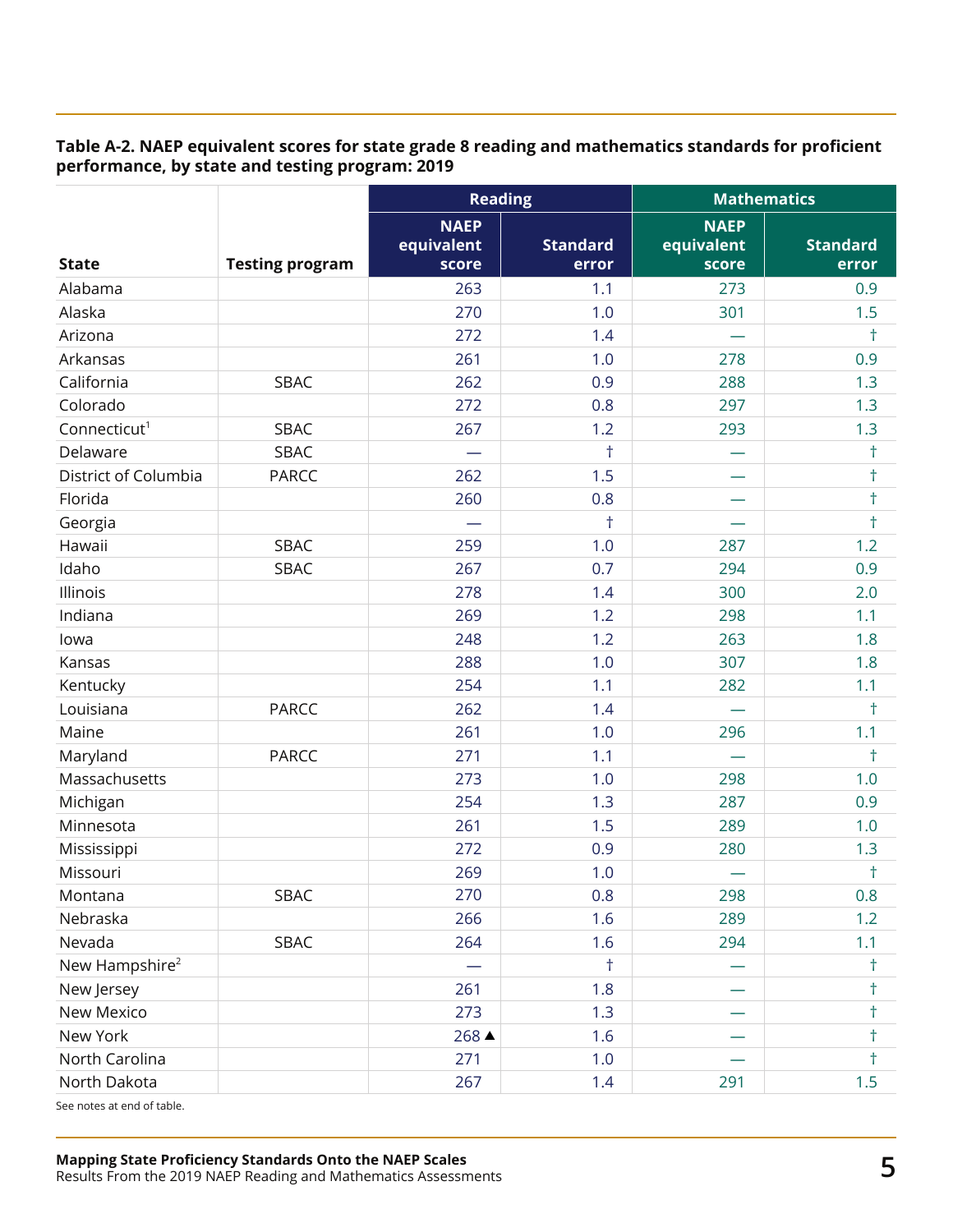#### **Table A-2. NAEP equivalent scores for state grade 8 reading and mathematics standards for proficient performance, by state and testing program: 2019—Continued**

|                          | <b>Testing program</b> | <b>Reading</b>                     |                          | <b>Mathematics</b>                 |                          |
|--------------------------|------------------------|------------------------------------|--------------------------|------------------------------------|--------------------------|
| <b>State</b>             |                        | <b>NAEP</b><br>equivalent<br>score | <b>Standard</b><br>error | <b>NAEP</b><br>equivalent<br>score | <b>Standard</b><br>error |
| Ohio                     |                        | 261                                | 1.1                      |                                    | $\ddagger$               |
| Oklahoma                 |                        | 276                                | 1.2                      | 302                                | 1.4                      |
| Oregon                   | SBAC                   | 263                                | 1.3                      | 291                                | 1.8                      |
| Pennsylvania             |                        | 260                                | 1.1                      | 306                                | 1.2                      |
| Puerto Rico <sup>3</sup> |                        |                                    | $\ddagger$               | 259 ▲                              | 1.3                      |
| Rhode Island             |                        | 280                                | 0.9                      | 305                                | 1.5                      |
| South Carolina           |                        | 266                                | 1.9                      | 289                                | 1.2                      |
| South Dakota             | SBAC                   | 265                                | 1.0                      | 296                                | 1.2                      |
| Tennessee                |                        | 285                                | 1.0                      |                                    | $\ddagger$               |
| Texas                    |                        |                                    | $\ddagger$               |                                    | $\ddagger$               |
| Utah                     |                        | 277                                | 1.6                      | 297                                | 2.0                      |
| Vermont                  | SBAC                   | 270                                | 1.4                      | 297                                | 1.0                      |
| Virginia                 |                        | 236                                | 1.8                      |                                    | $\ddagger$               |
| Washington               | SBAC                   | 260                                | 1.2                      | 291                                | 1.0                      |
| West Virginia            |                        |                                    | $\ddagger$               | 285                                | 1.0                      |
| Wisconsin                |                        | 282                                | 1.4                      | 303                                | 1.2                      |
| Wyoming                  |                        | 257                                | 1.1                      | 283                                | 1.0                      |
| PARCC <sup>4</sup>       |                        | 267                                | 0.8                      |                                    | $\ddagger$               |
| SBAC <sup>1</sup>        |                        | 262                                | 0.8                      | 290                                | 1.2                      |

— Not available.

† Not applicable.

Interpret data with caution. Relative error greater than 0.5.

<sup>1</sup> Connecticut was not included in estimating the SBAC reading standard because the state did not use all SBAC reading assessment components.

<sup>2</sup> New Hampshire was not included in the study because the state did not use the same assessment for all students in grade 8 for reading and mathematics.

 $^3$  The NAEP equivalent score of Puerto Rico's reading standard is not available because the NAEP reading assessment was not administered in the jurisdiction.

4 The NAEP equivalent score of the PARCC standards for grade 8 mathematics was not estimated because all states using PARCC did not require all students to take a general mathematics assessment.

NOTE: States that did not require all eligible students to take a general grade 8 reading or mathematics assessment were not included in the analysis. West Virginia was not included in grade 8 reading because reading data were not available. Summary tables displaying the relative error are available at [https://nces.ed.gov/](https://nces.ed.gov/nationsreportcard/studies/statemapping/) [nationsreportcard/studies/statemapping/](https://nces.ed.gov/nationsreportcard/studies/statemapping/). PARCC refers to Partnership for Assessment of Readiness for College and Careers, and SBAC refers to Smarter Balanced Assessment Consortium.

SOURCE: U.S. Department of Education, Institute of Education Sciences, National Center for Education Statistics, National Assessment of Educational Progress (NAEP), 2019 Reading and Mathematics Assessments; and U.S. Department of Education, Institute of Education Sciences, National Center for Education Statistics, ED*Facts* School Year 2018–19.